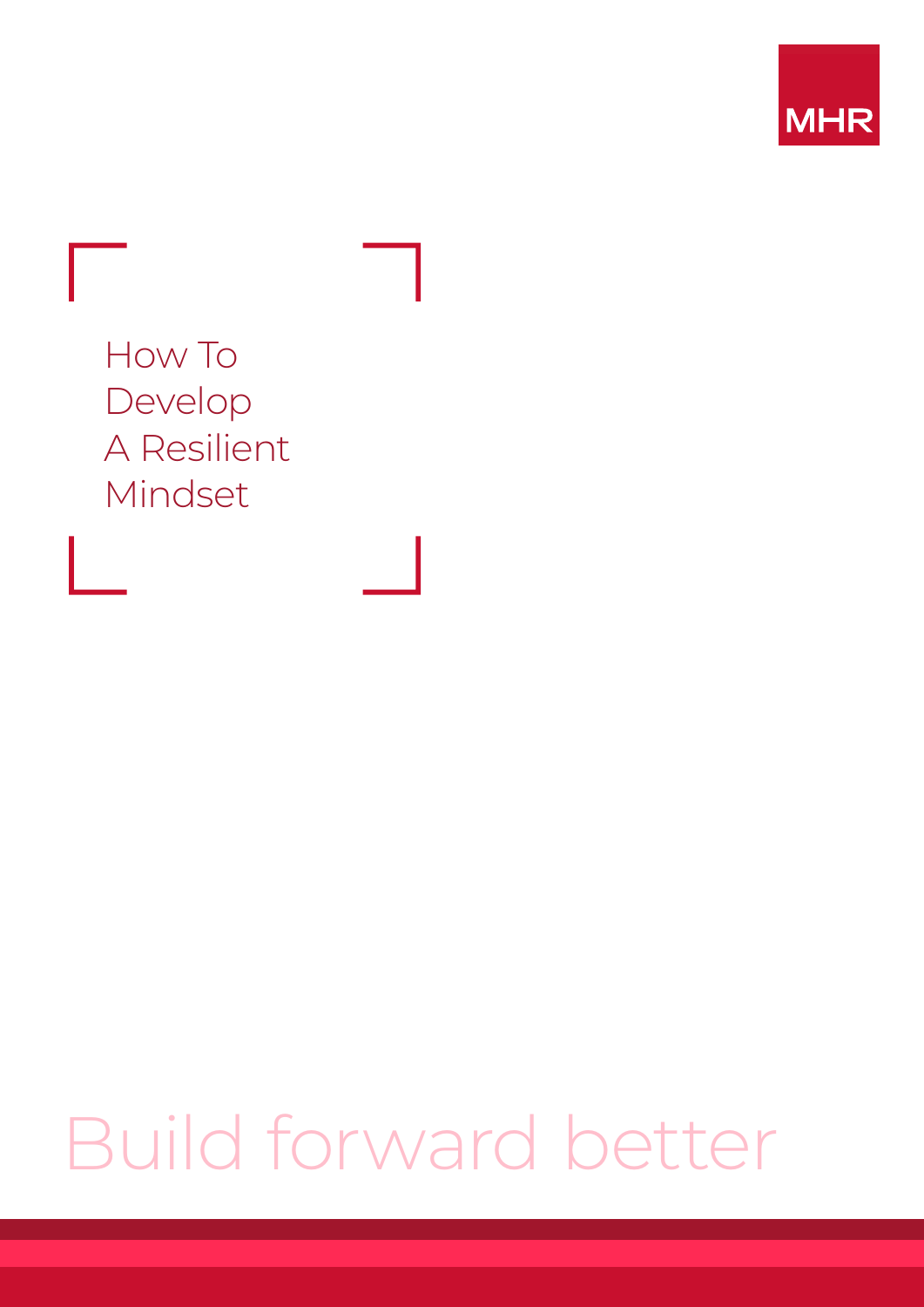## Contents

| 1 What is resiliency? |     |                                                            | $3 \rightarrow$ |                 |
|-----------------------|-----|------------------------------------------------------------|-----------------|-----------------|
|                       | 1.1 | Resiliency is a skill and you can develop it               |                 | $4 \rightarrow$ |
|                       |     | 1.2 Benefits of a resilient mindset                        |                 | $4 \rightarrow$ |
|                       |     | 2 What is stress?                                          |                 | 5 >             |
|                       |     | 2.1 Demands and resources exercise                         |                 | $6 \rightarrow$ |
|                       |     | 2.2 What happens to our body when we are stressed?         |                 | 7 >             |
|                       |     | 2.3 Self-awareness and resiliency                          |                 | $8 \rightarrow$ |
|                       |     | 2.4 How does self-awareness allow us to be more resilient? | $9 \rightarrow$ |                 |
|                       |     | 2.5 What are your stress warning signs?                    |                 | $10 \geq$       |
|                       |     | 2.6 Self-coaching questions around stress                  |                 | 11 >            |
|                       |     | 2.7 How to build mental resiliency through becoming        |                 |                 |
|                       |     | aware of our self-talk and reframing it                    |                 | 12 >            |
|                       |     | 2.8 How can we reframe our negative self-talk?             |                 | 13)             |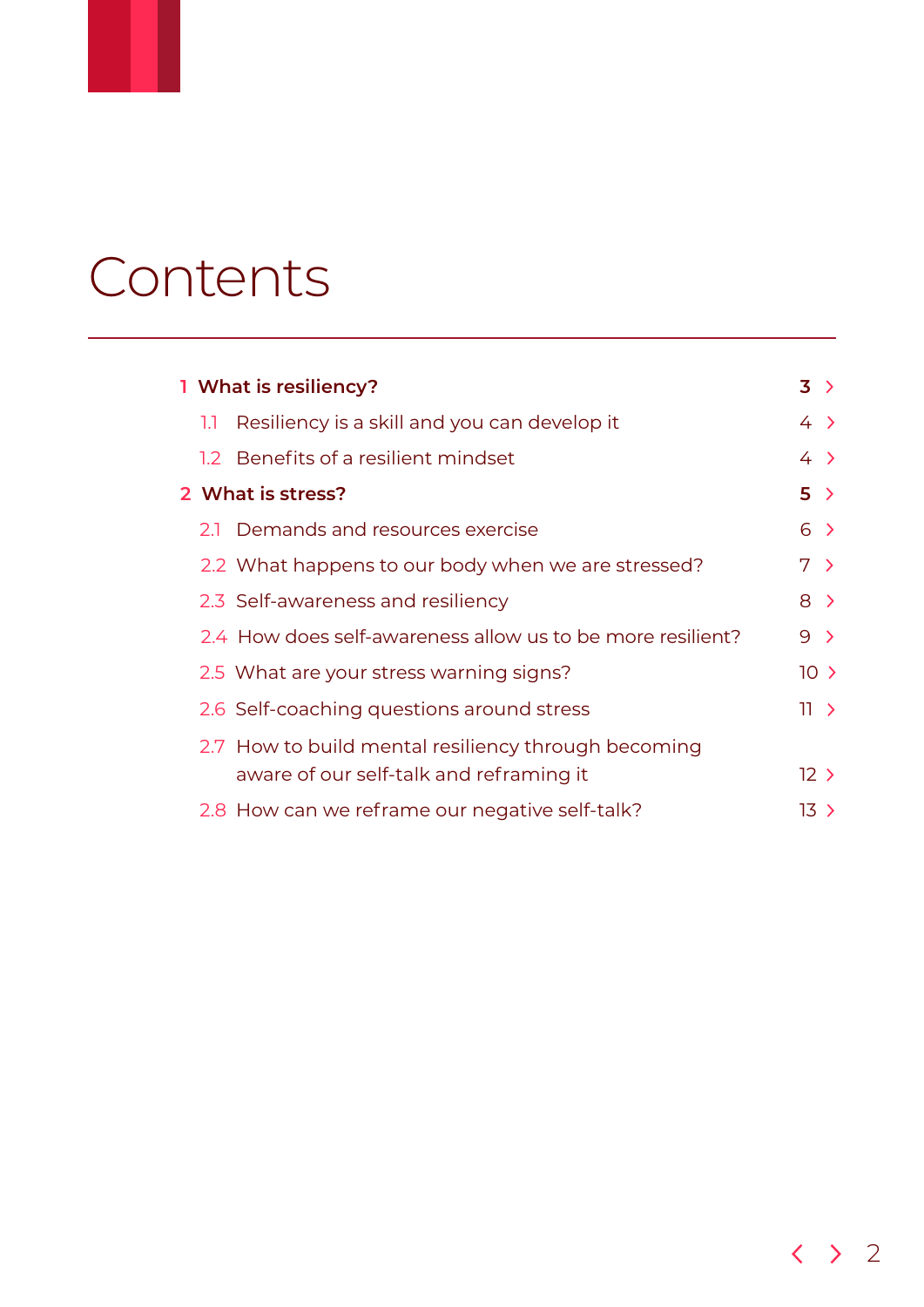## <span id="page-2-0"></span>What is resiliency?

Psychologists often define resilience as the process of adapting well in the face of adversity, trauma, tragedy, threats, or significant sources of stress — such as family and relationship problems, serious health problems, or workplace and financial stressors.

In both these definitions two ideas stand out: the ability to recover quickly and the ability to adapt to a difficult situation.

Resiliency is " the capacity to recover quickly from difficulties. "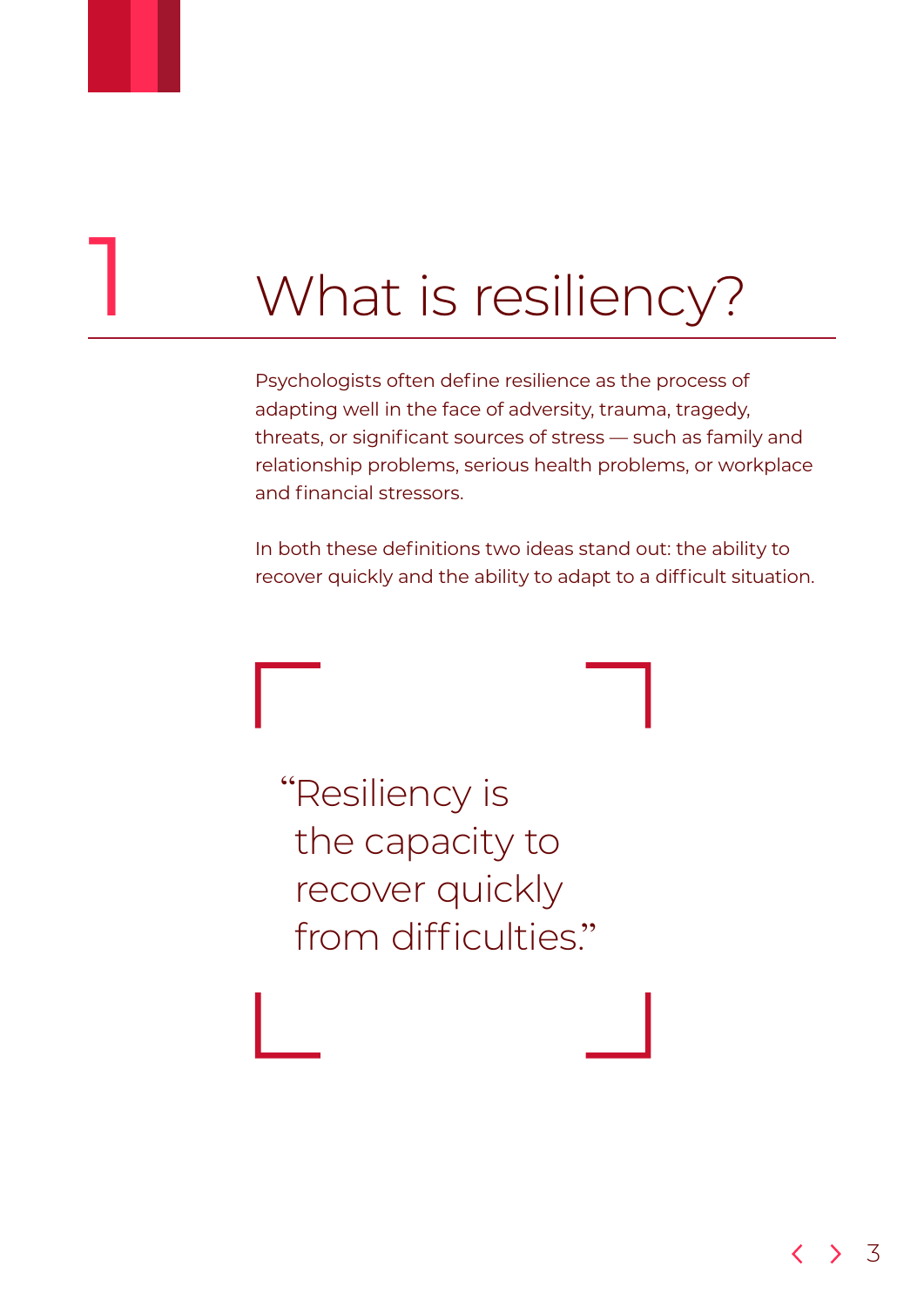<span id="page-3-0"></span>

#### **1.1 Resiliency is a skill and you can develop it**



Resilience is a skill



 $\, \cdot \,$  It is an adaptive mode of thinking



Resilience can be developed

#### **1.2 Benefits of a resilient mindset**

- Developing a resilient mindset has many benefits for us in both our personal and professional lives
- Resilience enables us to have a positive approach to our work and outlook on life
- Developing a resilient mindset can help us to be better at problem solving.
- Developing a resilient mindset is linked to greater job satisfaction and engagement
- Raising our resiliency improves our self-esteem and gives us a sense of control
- Resiliency can help us to better manage our stress and anxiousness.
- Resiliency can help us improve our interpersonal relationships both at work and in our personal lives

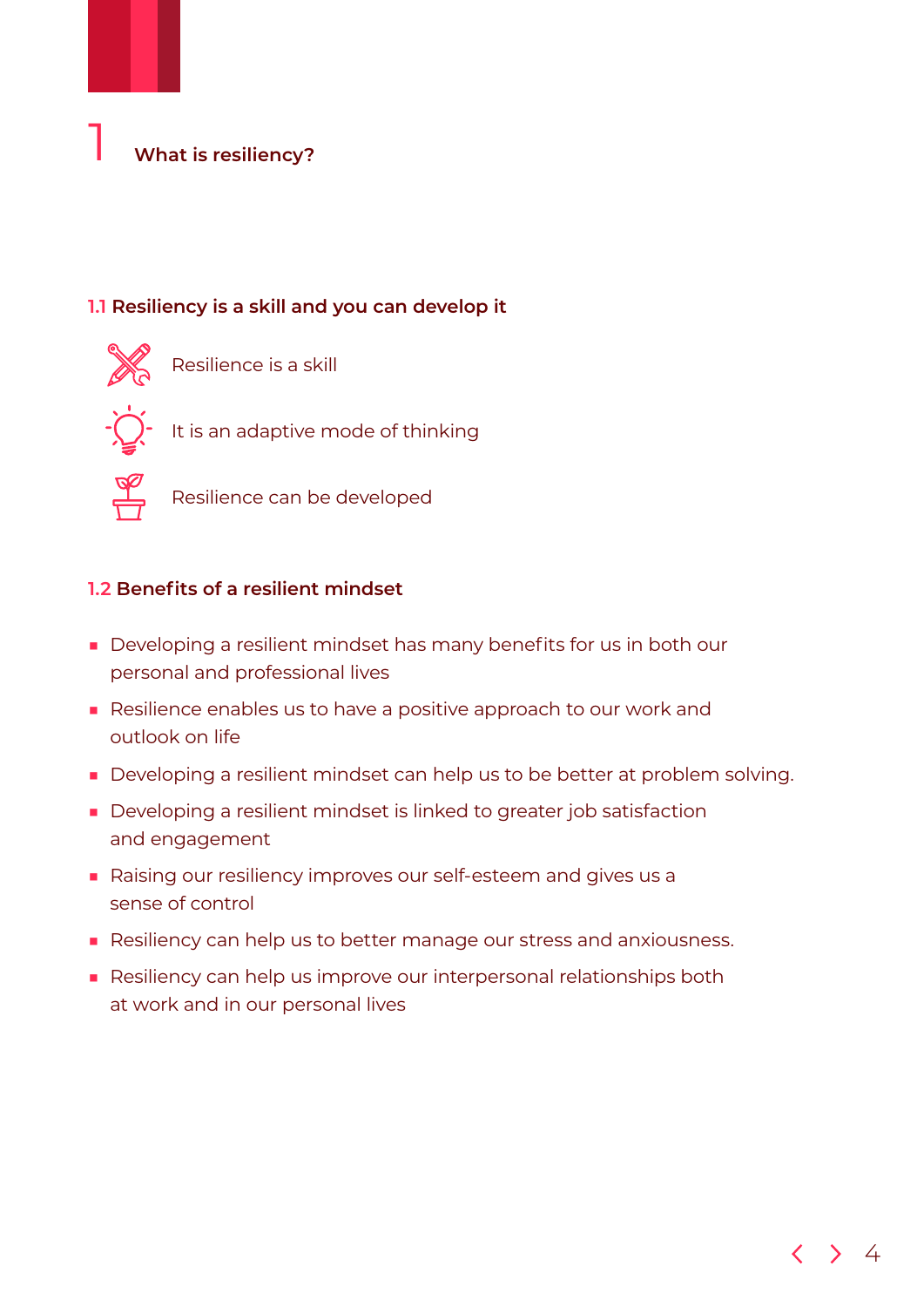<span id="page-4-0"></span>

# What is stress?

Stress and stress related illnesses have consistently been one of the major causes for low morale and absenteeism in the workplace, stress can negatively impact our lives and health. Developing a resilient mindset is one of the major ways we can combat stress.

Stress is when " the demands in your life outweigh the resources that you have to cope. "

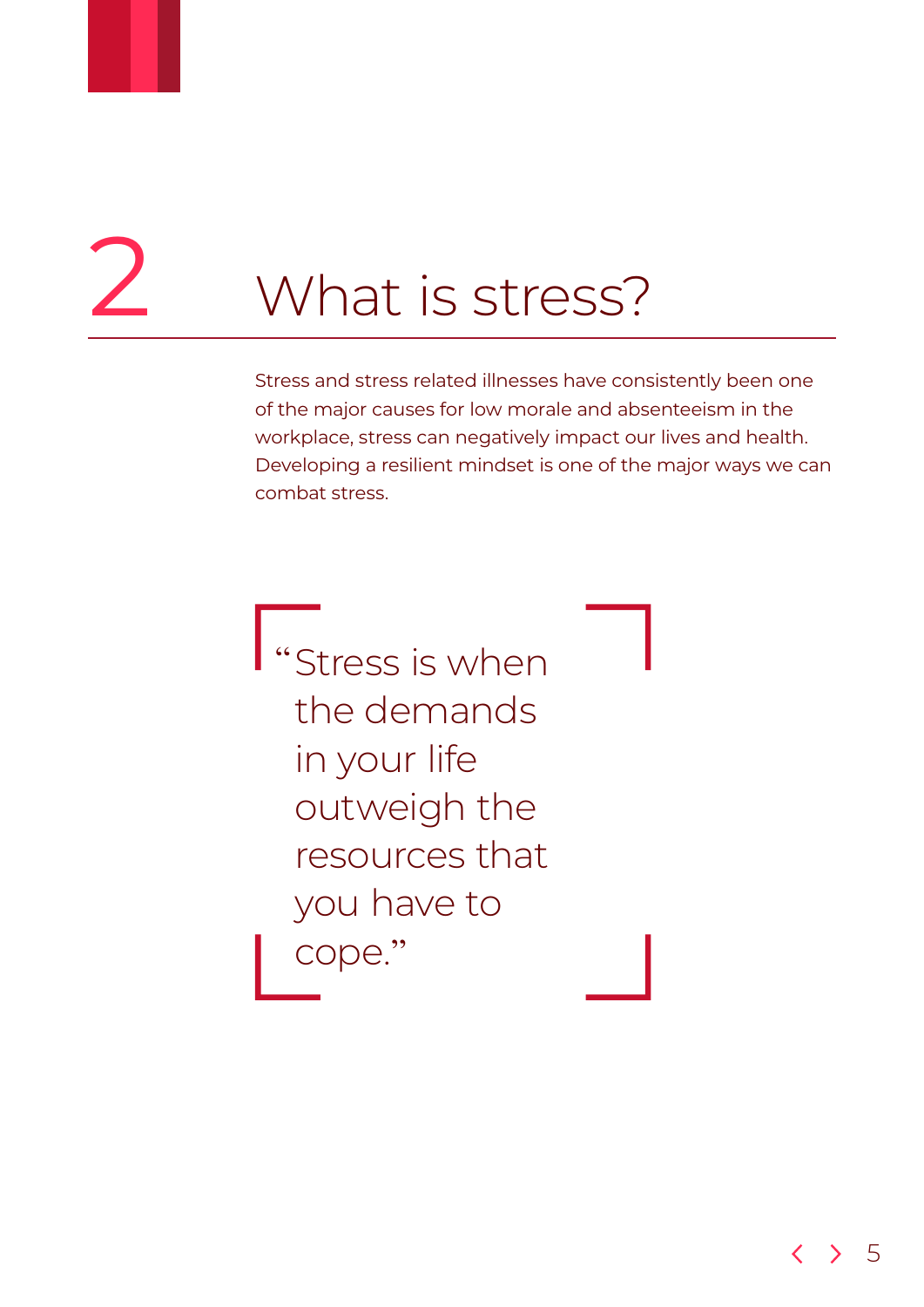<span id="page-5-0"></span>

#### **2.1 Demands and resources exercise**

- 1. What are the demands or potential stressors in your life?
- 2. What are the resources that you have to manage your demands?

| <b>Demands</b>   | <b>Resources</b> |
|------------------|------------------|
| $\mathbb{L}$     | 1.               |
| 2.               | 2.               |
| $\overline{3}$ . | $\overline{3}$ . |
| 4.               | 4.               |
| 5.               | 5.               |
| 6.               | 6.               |
| 7.               | 7.               |
| 8.               | 8.               |
| 9.               | 9.               |
| 10.              | 10.              |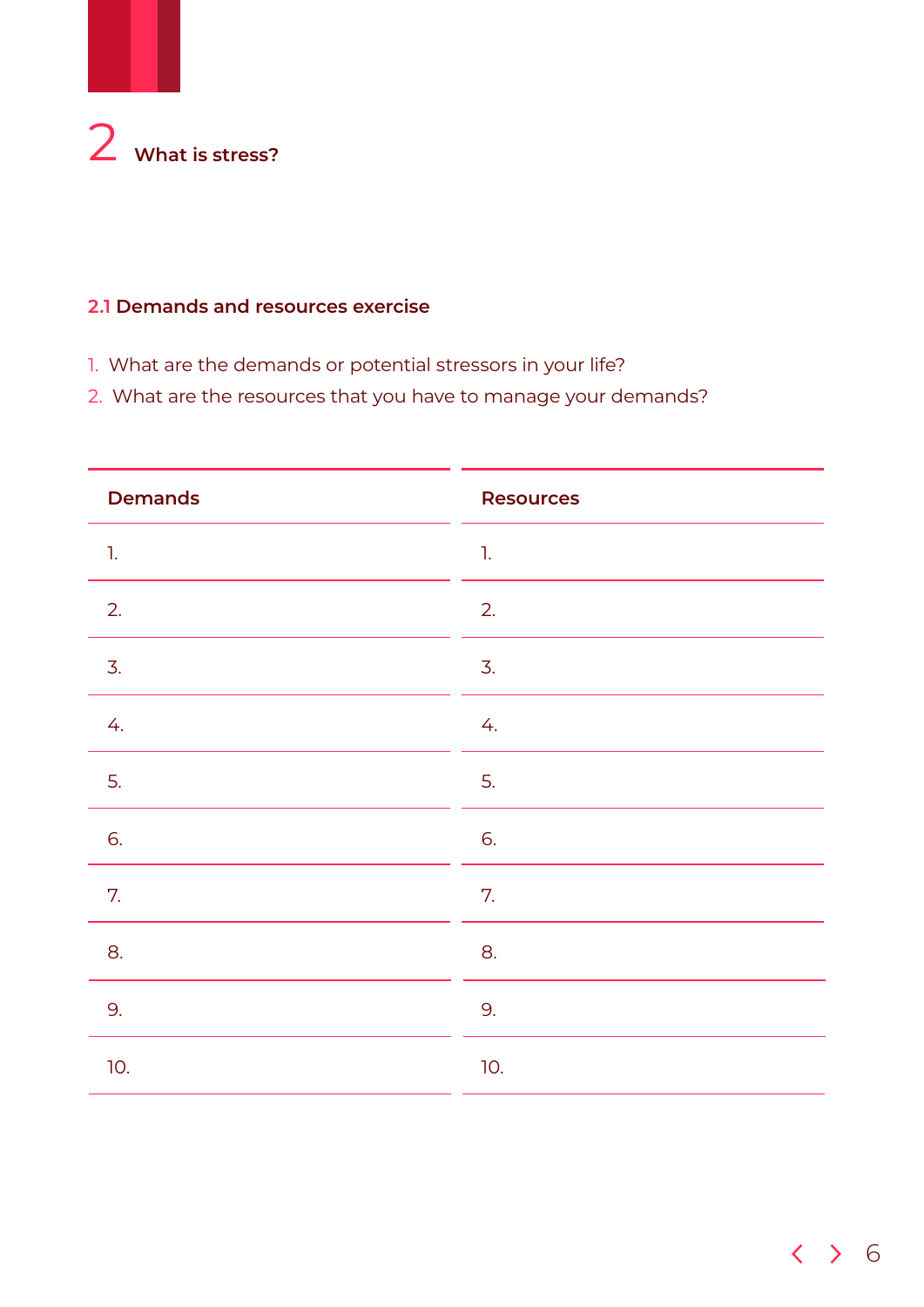<span id="page-6-0"></span>

#### **2.2 What happens to our body when we are stressed?**

Your body when you feel threatened triggers what is known as the fight or flight response. It is the amygdala, the emotional centre of your brain, that triggers this response.

During fight or flight your nervous system when you feel threatened responds by releasing a flood of stress hormones, including adrenaline and cortisol, which rouse the body for emergency action. Your heart pounds faster, muscles tighten, blood pressure rises, breath quickens, and your senses become sharper.

The fight or flight response is preparing your body to either fight the threat or run away from the danger.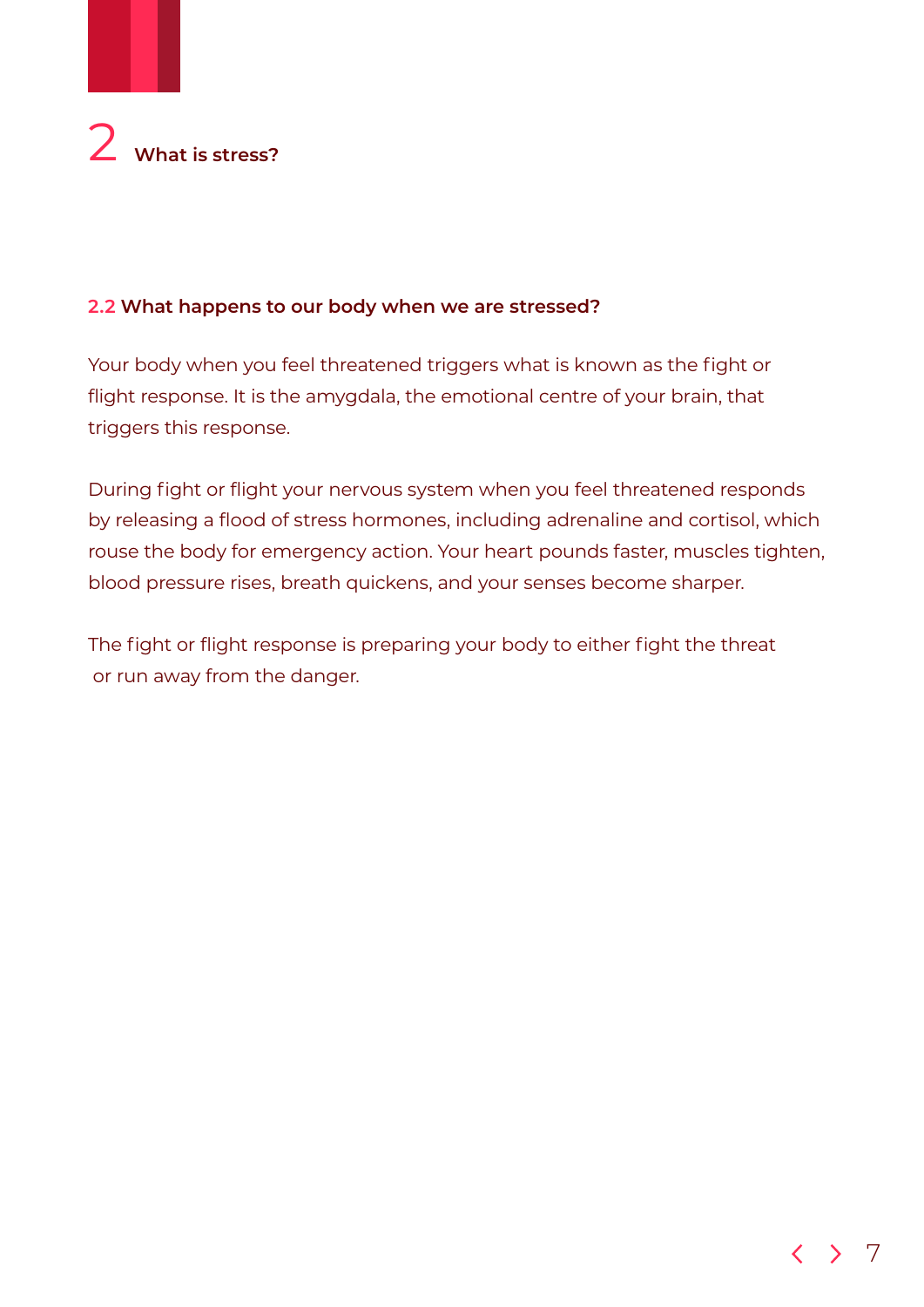<span id="page-7-0"></span>

**2.3 Self-awareness and resiliency**



Being aware of what is going on inside of us can be broken down into two main parts.

- 1. Self-awareness of what is happening inside our body
- 2. Self-awareness of what is happening inside our mind, thoughts and emotions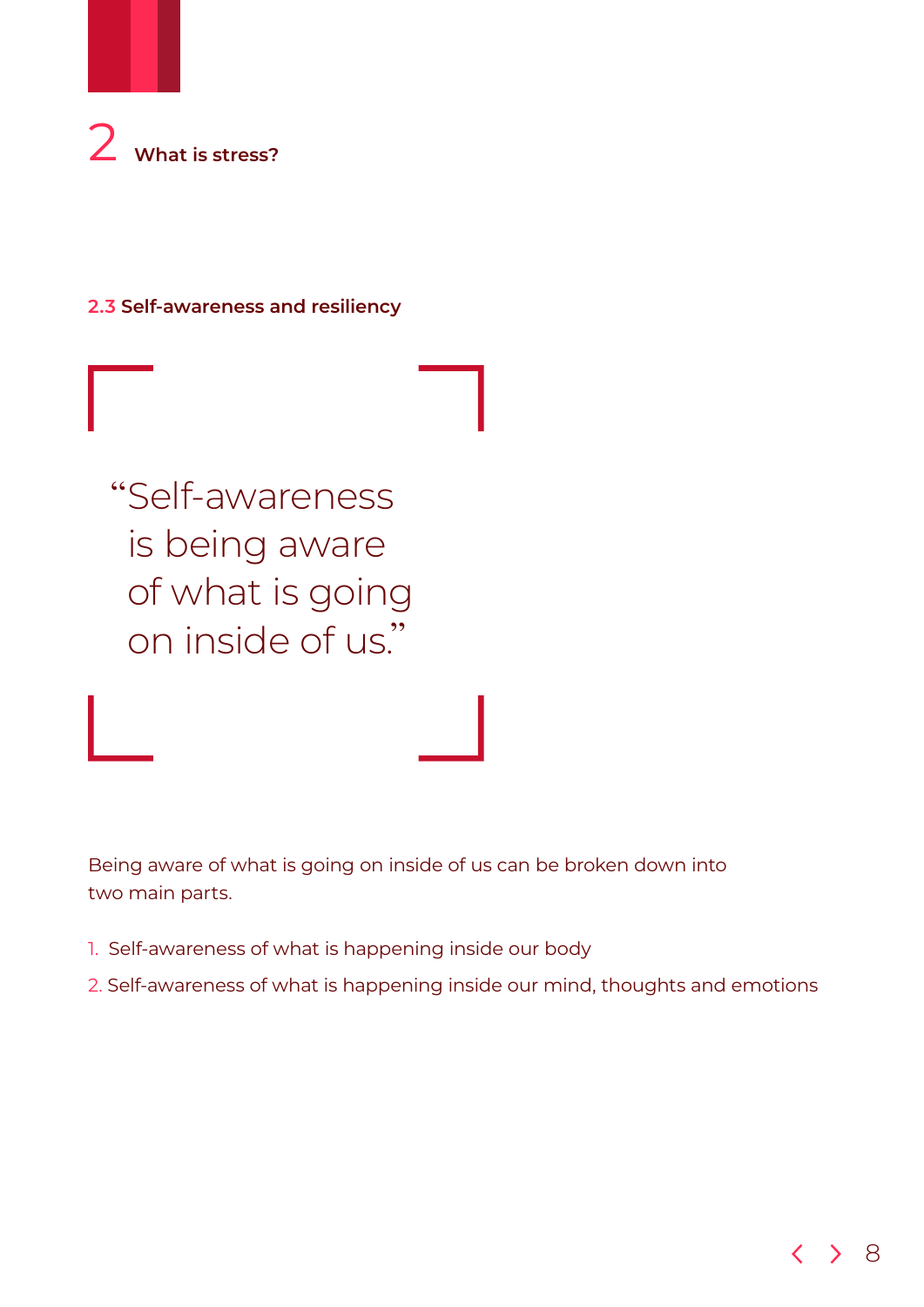<span id="page-8-0"></span>

#### **2.4 How does self-awareness allow us to be more resilient?**

Resilient people are generally aware of the situations they find themselves from moment to moment, they are also aware of their own emotional reactions.

By remaining aware, they can maintain a sense of internal control which then allows them to take remedial action steps to not allow their emotions to overwhelm them.

#### $\overline{\mathcal{C}}$  $\rightarrow$  9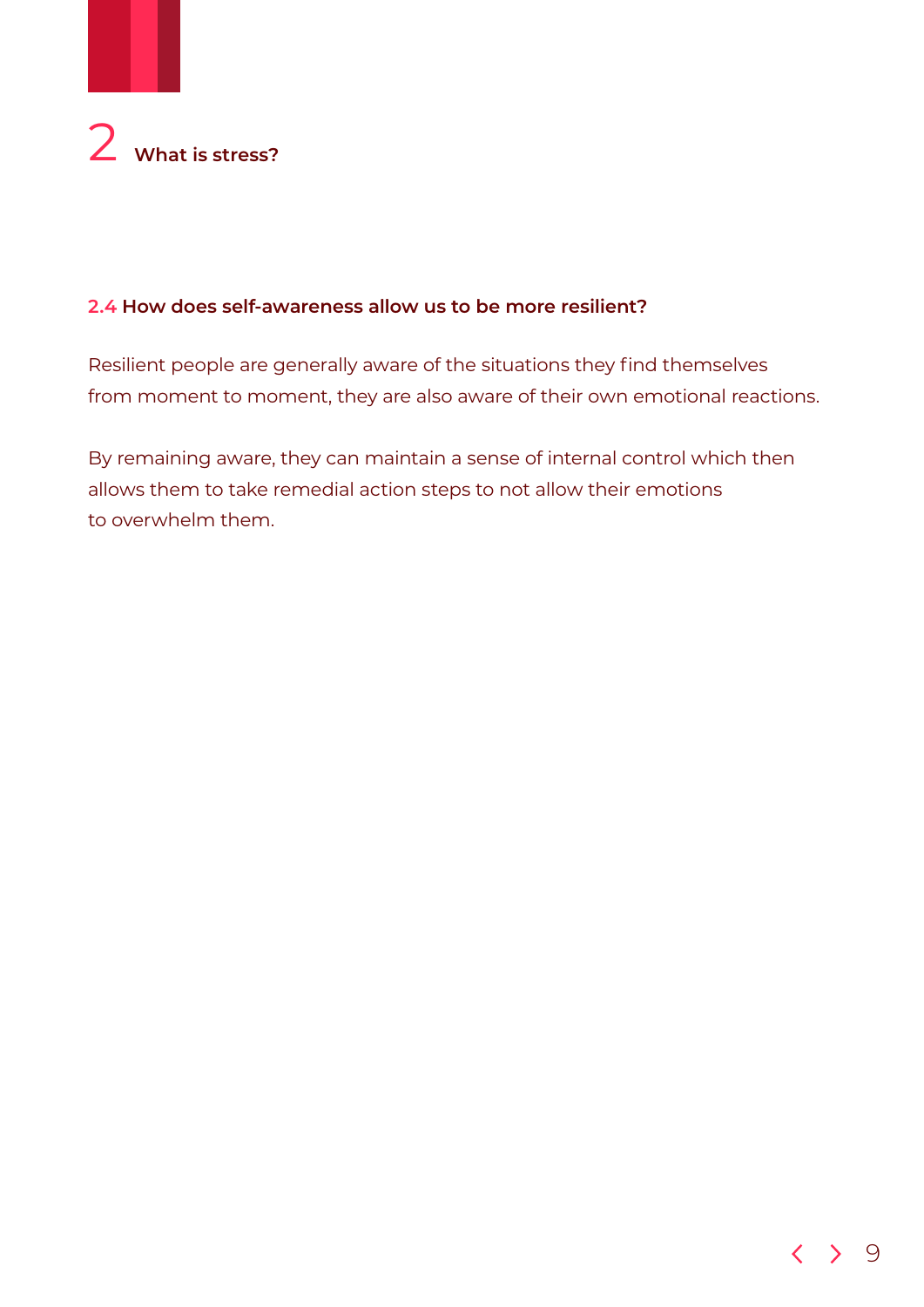<span id="page-9-0"></span>

#### **2.5 What are your stress warning signs?**

#### Cognitive symptoms

- Memory problems
- Inability to concentrate
- Poor judgement
- Seeing only the negative
- Anxious or racing thoughts
- Constant worrying

#### Physical symptoms

- Aches and pains
- Diarrhoea or constipation
- Nausea or dizziness
- Chest pain
- Rapid heart beat
- Cold sweats
- Frequent colds

#### Emotional symptoms

- Moodiness
- Irritability or short temper
- Agitation, inability to relax
- Feeling overwhelmed
- Sense of loneliness and isolation
- Depression or general unhappiness

#### Behavioural symptoms

- Eating more or less
- Sleeping too much or too little
- Isolating yourself from others
- Neglecting responsibilities
- Misuse of drugs/stimulants
- Nervous habits

#### $\langle \rangle$  10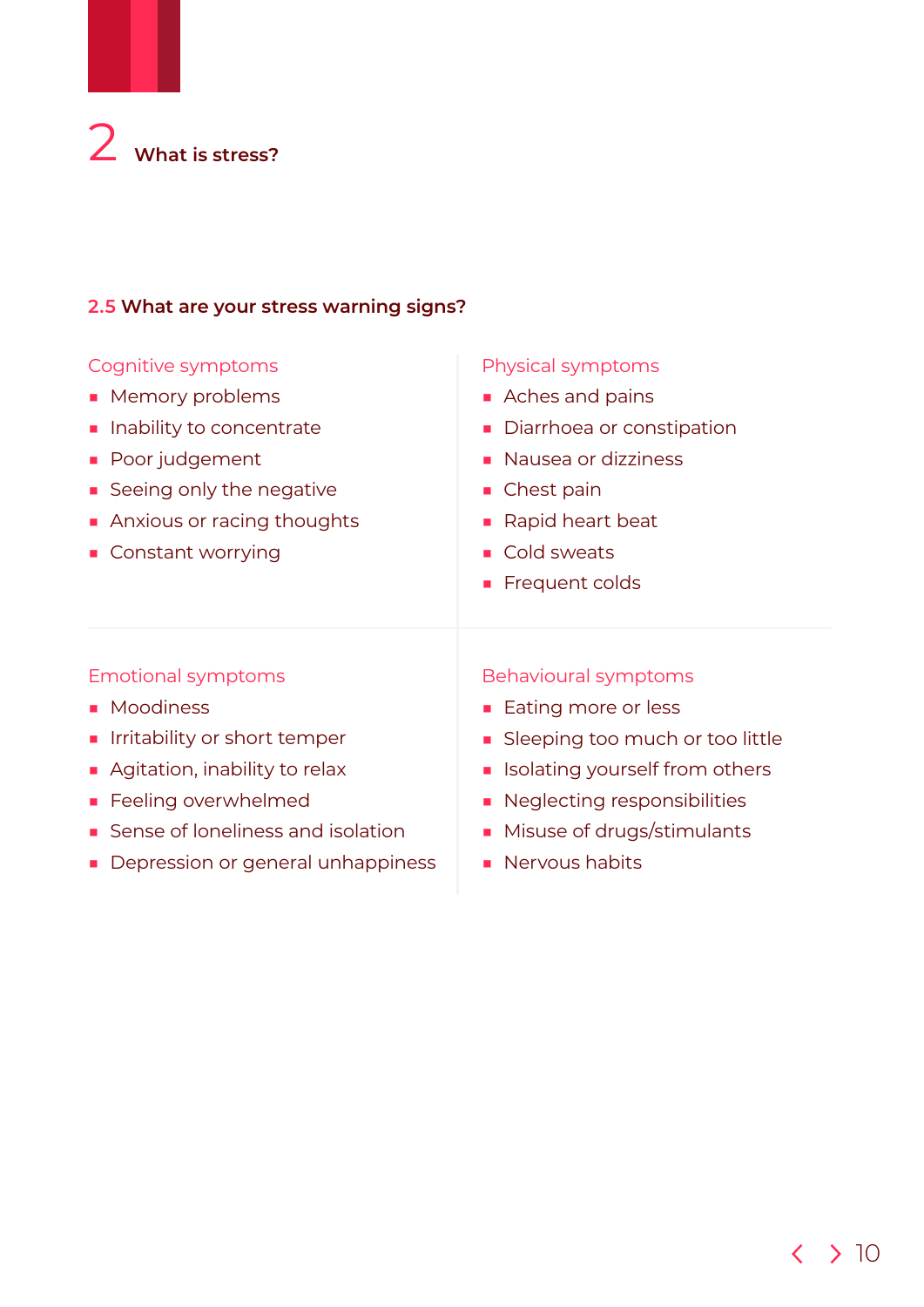<span id="page-10-0"></span>

#### **2.6 Self-coaching questions around stress**

- Q1. How does your body and mind feel when you are working at your optimum level of productivity?
- Q2. How does your body and mind feel when you are stressed, and it is affecting you negatively?
- Q3. What are your stress warning signs?
- Q4. How are you with stress building up in your life?
- Q5. Do you know your own limit?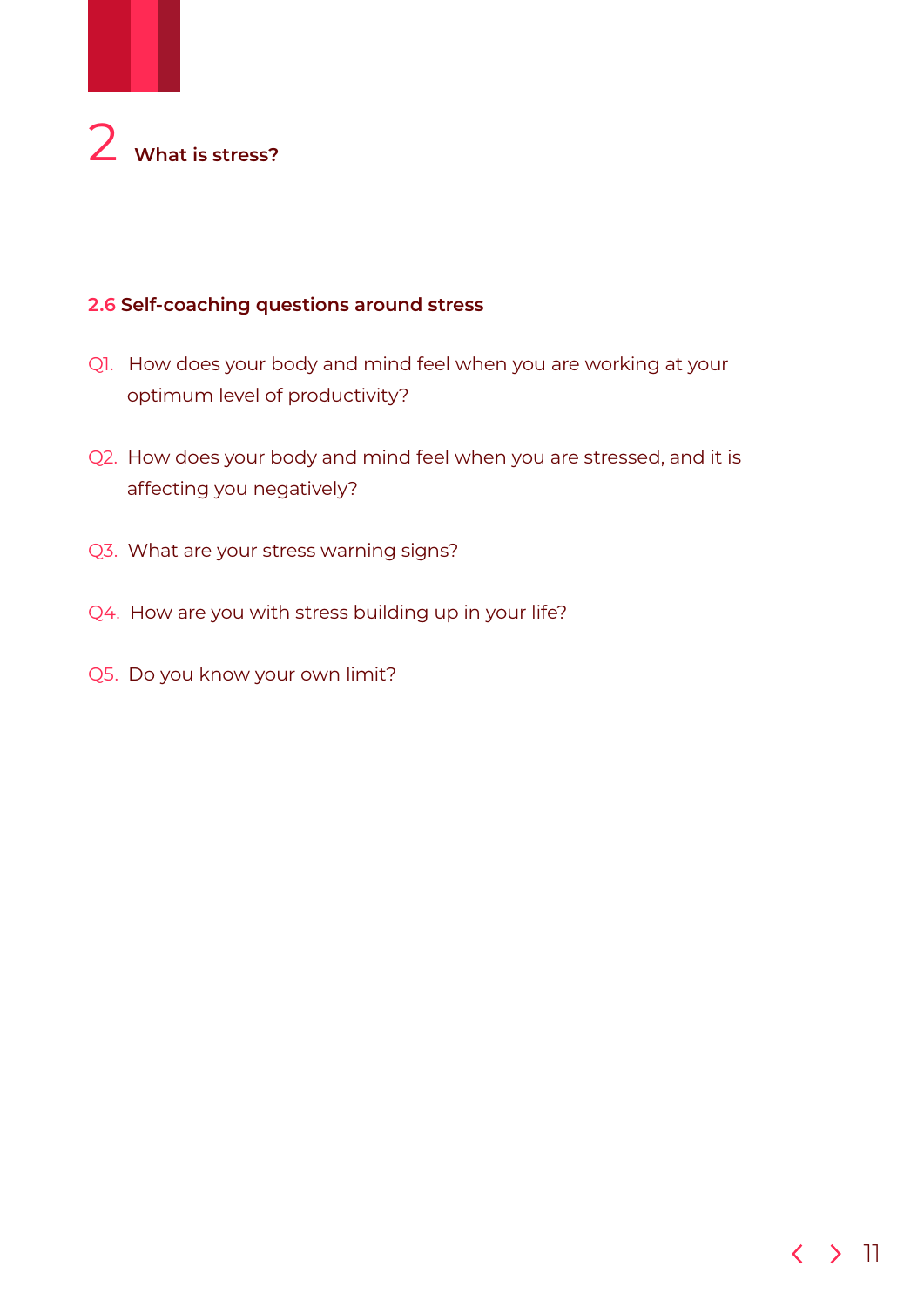<span id="page-11-0"></span>

#### **2.7 How to build mental resiliency through becoming aware of our self-talk and reframing it**

People who are resilient tend to be more positive and optimistic compared to less-resilient people; they are better able to regulate their emotions; and they can maintain their optimism through the most trying circumstances.

Their resiliency comes down to their positive self-talk, the story they tell themselves about a stressful or negative situation tends to be more positive, comforting, empowering and reassuring even in the most trying circumstances.

#### $\langle \rangle$  12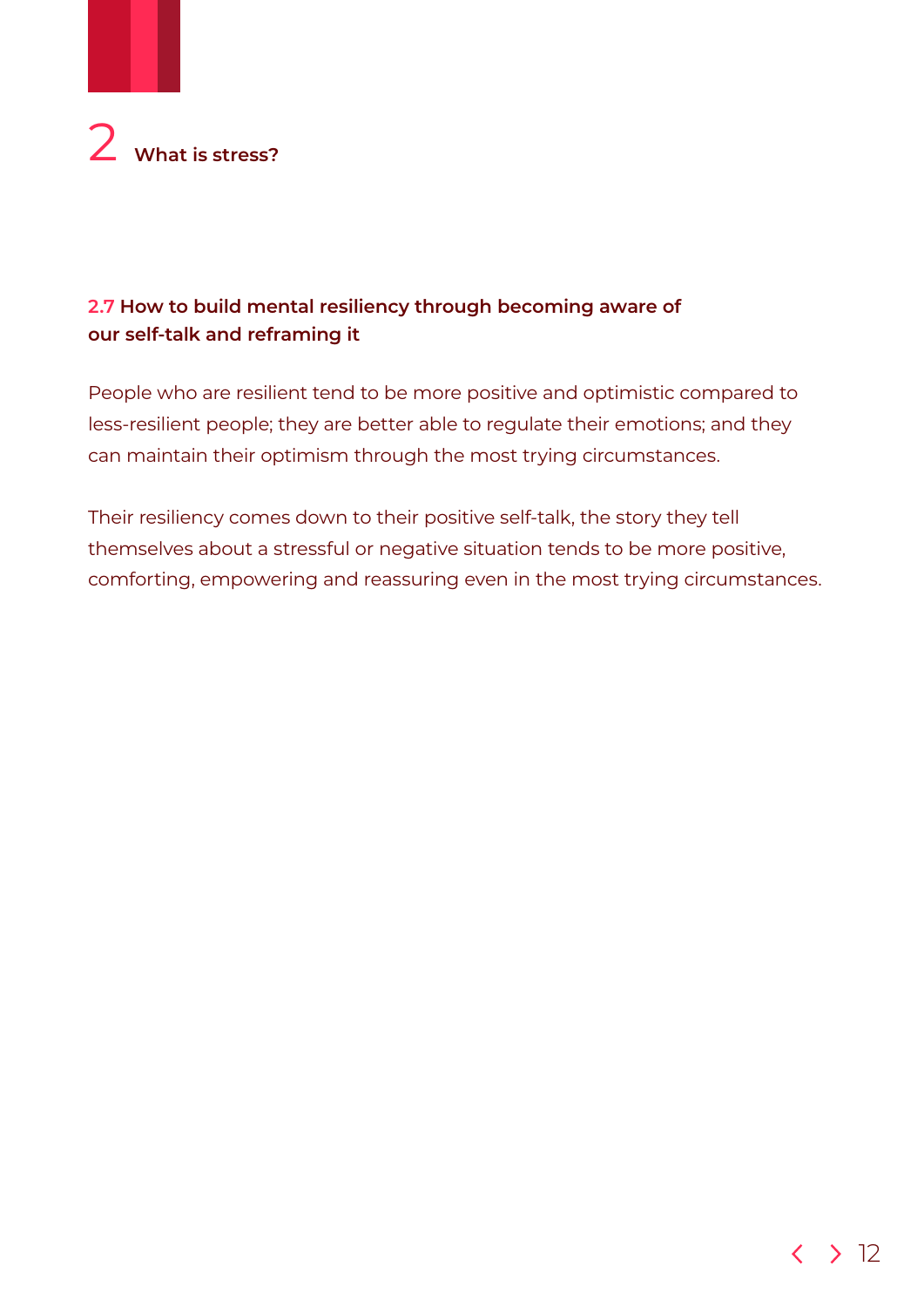<span id="page-12-0"></span>

#### **2.8 How can we reframe our negative self-talk?**

There are three steps to reframing our negative thoughts and self-talk:



Keeping a journal and writing down your thoughts is a good way of building up our awareness of negative thinking patterns. Once we are aware of what we are thinking we can challenge and question our thinking and replace our old patterns with more positive and empowering ones.

#### 13